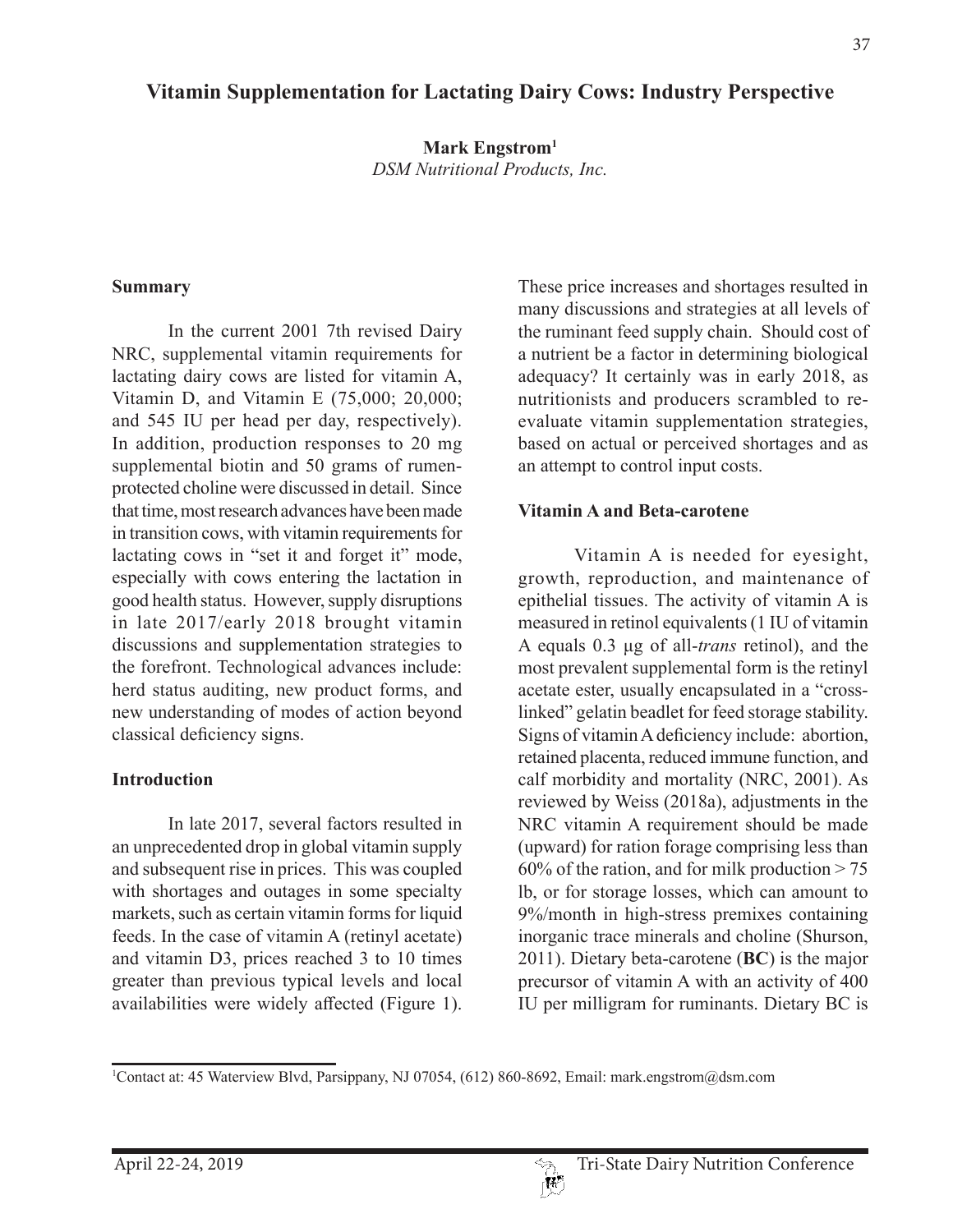absorbed with fat and converted to retinol by intestinal enzymes. In ruminants, intact BC is also absorbed and stored directly, without immediate conversion to retinol. Guernsey and Jersey cattle convert less BC to retinol in the enterocyte, resulting in higher circulating levels and more excretion in milk than in Holstein cattle.

BC also functions separately from vitamin A as an antioxidant and can directly enhance immunity with possible reproductive and mammary benefits (Chew, 1993). The National Research Council (NRC, 2001) concluded that, although available data were insufficient to establish a BC requirement for dairy cattle, additional dietary vitamin A should be considered with low forage diets, high corn silage diets, diets with low quality forages, and situations with high pathogen loads or reduced immunocompetence.

### *Beta-carotene status*

Responses to BC supplementation have been inconsistent in part due to the wide variation in serum BC status (Weiss, 1998; deOndarza et al, 2009). Most BC is found in vegetative plants and concentrations decrease with plant maturity. Most grains and fermented feeds contain minimal levels of BC because of heat damage and breakdown during storage (Pickworth et al., 2012). A serum BC level of 3.0 μg/ml has been suggested as the level at which supplementation is beneficial (Frye et al., 1991). A large proportion of serum samples from the 1996 NAHMS study of U.S. dairy herds (NAHMS, 1996) contained less than 3.0 μg/ml BC. LeBlanc et al. (2004) found mean serum BC concentration of 1828 samples from peripartum (+/- 1 wk) Holstein cows from 20 Canadian herds to be 1.12  $\mu$ g/ml (SD = 0.78). Stage of lactation greatly affects serum BC levels (Kawashima, 2009a), with the lowest occurring immediately pre-calving (Figure 2).

Although the mode of action is not well understood (improved antioxidant/immune status?), some studies have found supplemental BC to positively effect milk yield. Heat-stressed cows supplemented with 400 mg BC increased cumulative milk yield by 11% (Arechiga et al., 1998). Oldham et al. (1991) supplemented 300 mg BC and increased milk yield by 6.4% with this difference approaching significance. However, others have not seen production responses with supplemental BC (Bindas et al., 1984; Rakes et al., 1985; Wang et al., 1988b).

### *Immune function*

Chew et al. (1982) reported that cows with lower plasma vitamin A, BC, and total retinol equivalents had more mastitis. Chew (1983) supplemented 300 mg BC and 53 KIU vitamin A, or 80 KIU vitamin A, or 53 KIU vitamin A, or no supplement from 30 days before calving to 70 DIM. In this study, BC had a positive effect on immune response. Rakes et al. (1985) supplemented 300 mg BC and numerically lowered SCC content of milk, and Wang et al. (1988b) required fewer clinical mastitis treatments in cows supplemented with 300 mg BC.

Other researchers have not found indications that BC improved immune function. Oldham et al. (1991) did not reduce the incidence of mastitis with supplemental BC. Bindas et al. (1984) found that supplementing 600 mg of BC per day had no effect on SCC. LeBlanc et al. (2004) could not relate serum BC concentrations with either retained placenta or mastitis. However, they did find that when there was a 100 ng/ml increase in serum retinol concentration during the last week prior to calving, there was a 60% reduction in clinical mastitis in early lactation.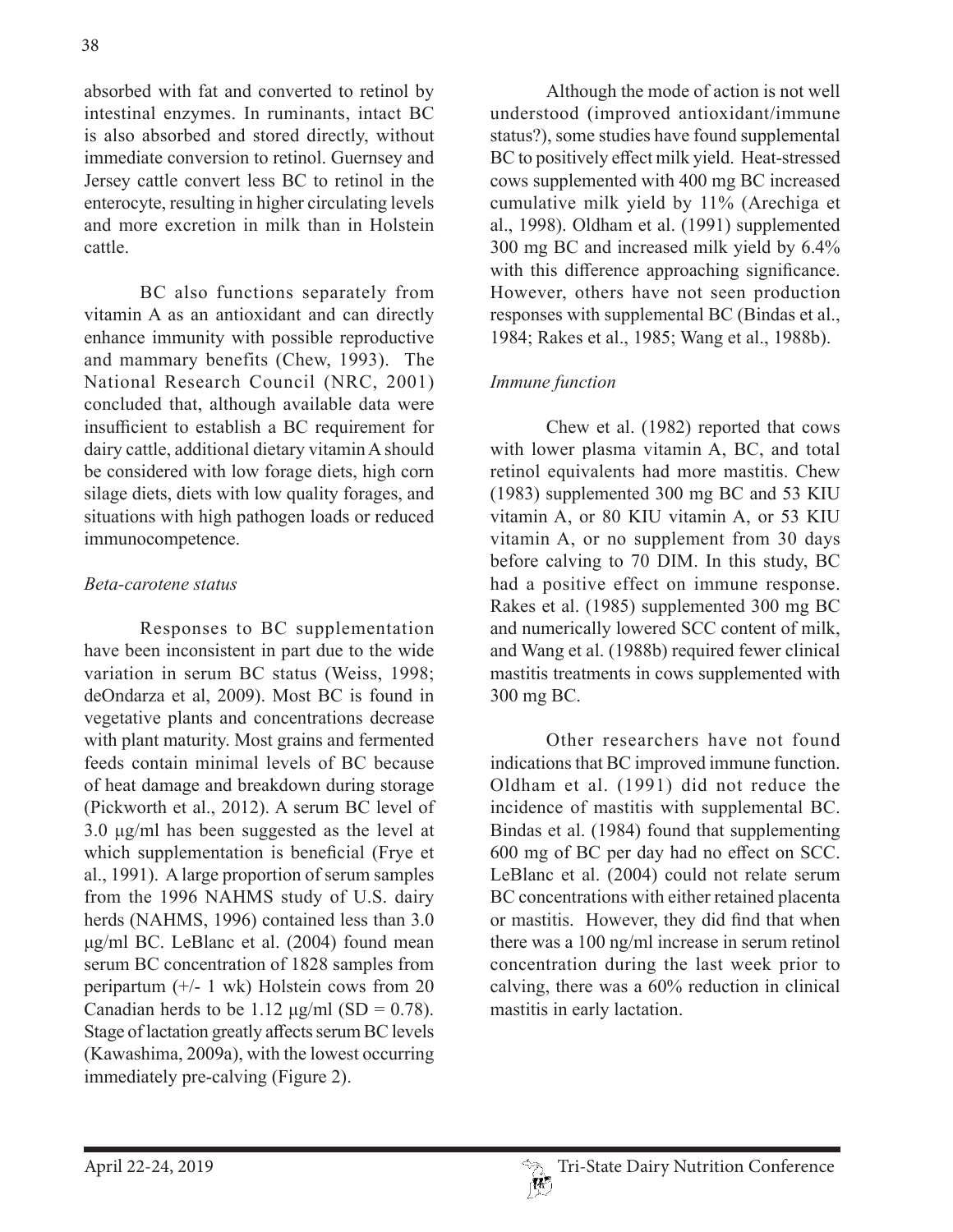Dietary BC levels have been linked to fertility as evidenced by higher concentrations of BC in the ovary, particularly the corpus luteum (Chew et al., 1984). Schweigert (2003) postulated that BC is converted to retinol specifically in the uterus and ovaries. Graves-Hoagland et al. (1988) found plasma BC to be positively related to progesterone production by corpus luteum cells. Cows that ovulated during the first follicular wave postpartum had a higher mean plasma BC concentration than anovulatory cows three weeks prepartum (Kawashima et al., 2009a). In a follow-up study, Kawashima et al (2009b) supplemented BC during the close-up period (500 mg/day or 2000 mg/day in two different experiments) and increased the number of ovulating cows at the first follicular wave postpartum. Pregnancy rate at 120 days postpartum in heat-stressed cows supplemented with 400 mg BC/day for > 90 days was increased (35.4 vs. 21.1%; Arechiga et al., 1998). Rakes et al. (1985) found that supplementing 300 mg of BC for the first 100 DIM reduced days to first estrus and reduced cervix diameters at 21 and 28 DIM (*P* < 0.05). Lotthammer (1978, 1979) found that supplemental BC improved conception rates, uterine involution, and ovulation and reduced incidence of cystic ovaries and early embryonic death. Others have seen no positive reproductive responses to BC supplementation in dairy cattle (Bindas et al., 1984; Marcek et al., 1985; Wang et al., 1988a; Wang et al., 1988b) possibly due to season or initial BC status (Weiss, 1998). Greenburg et al. (1986) concluded that BC did not improve reproduction in beef heifers.

## *Colostrum quality, Beta-carotene, and calf issues*

Calves are born with minimal vitamin A liver stores, making ingestion of colostrum with high vitamin A and BC concentrations imperative, as both have proven to be important for proper immune function. Kehoe et al. (2007) found that the BC concentration of colostrum from cows sampled across Pennsylvania varied from 0.1 to 3.4  $\mu$ g/g. Torsein et al. (2011) found that calves born with serum levels below 0.25 ug/ml (up to 40% of the calves in high-mortality herds) were 5.3 times more likely to die than calves with higher serum BC levels.

Supplementing 1 g/day of BC increased BC concentration in colostrum compared to control (3.1 vs 1.44 mg/L, respectively; Kaewlamun et al., 2011; Table 1). Concentration of colostral BC was also increased in cows supplemented with 800 mg BC during the closeup period (Prom et al., 2016). The number of calves with detectable BC concentrations was higher for calves receiving maternal colostrum from dams supplemented with BC, compared to calves born from control fed dams. Recently, Aragona et al. (2017a) fed 700 mg BC/cow/ day for 4 wk prepartum to determine effects on colostrum quality and calf performance. Colostral IgG concentration increased (82.7 vs 57.6 g/L for BC and control fed cows, respectively), although colostrum yield was reduced in BC-supplemented cows. Calves born from cows supplemented with BC gained 0.44 g/g DMI compared to calves born from cows not supplemented with BC that gained  $0.32$  g/g DMI  $(P = 0.03)$ .

## *Evaluating Beta-carotene status and targeting supplementation*

Because the actual BC content of diets varies and BC status was usually unknown in previous research, it can be difficult to evaluate BC supplementation strategies. Mean serum BC can now be assessed on the farm using the  $iEx^{TM}$  system, a single step denaturation and BC extraction into organic

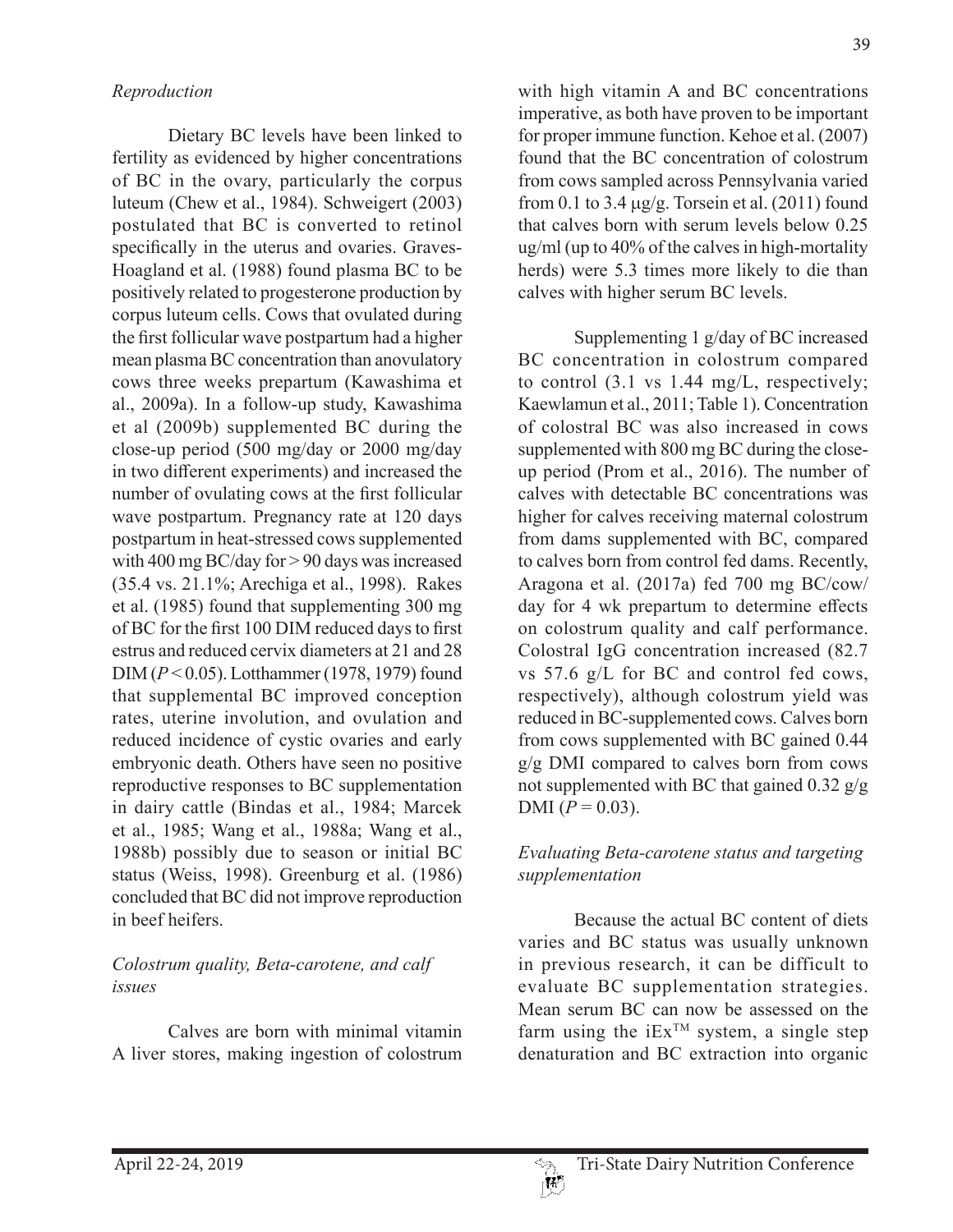solvent followed by BC measurement using iCheck® (BioAnalyt GmbH, Germany), a portable spectrophotometer (Schweigert et al., 2007). Routine BC measurements can be used to evaluate herd status and to recommend specific supplementation strategies in the field.

## **Vitamin D**

Vitamin D requirements listed in NRC 2001 are listed as 18,000 to 25,000 IU/hd/day; levels adequate to prevent rickets and to assist in preventing milk fever. Hymoller et al. (2010) measured vitamin D synthesis in the skin of cows exposed to 5.4 hr of Danish sun/day, finding that exposure alone was adequate to support 20 to 25 ng 25-OH-D3/ml of serum, or just below adequacy. Since that time, researchers have focused on extra-rachitic responses, such as immunity (Lippolis et al., 2011) and gene expression (Viera-Neto et al., 2017). Nelson et al. (2016) surveyed 702 serum samples from US dairy herds, finding that most herds supplementing 30 to 50 KIU D3 maintained serum levels of 25-OH-D3 above the desired 30 ng/ml cutoff, with a mean observation of 69 ng/ml. However, one herd supplementing at 20 KIU saw 22% of the samples below 30 ng/ml.

## *25-OH-D3 approved for bovines*

The 25-hydroxylated form of D3 (HyD®) was approved for bovine feeding in the US in October, 2018. Research with monogastrics in the US and with dairy cows in Europe and New Zealand has shown advantages in supporting skeletal health and peripartum calcium metabolism, along with many vitamin D-dependent reactions in immune tissue, muscle cell differentiation, and other extra-rachitic modes of action. Recent studies demonstrate that 25-OH-D3 positively influences calcium nutrition during different stages of the production cycle. The combination of 25-OH-D3 and diets

with negative DCAD have been shown to reduce the nadir of Ca in plasma immediately post calving (Wilkens et al., 2012) and to reduce the incidence of diseases linked with sub-clinical hypocalcemia (Martinez et al., 2018ab). There have also been investigations into the use of 25-OH-D3 during lactation, with studies demonstrating an increase in absorption efficiency of both Ca and P, as well as a reduction in bone degradation and increase in bone formation (McGrath et al., 2012; Oehlschlager et al., 2014). Furthermore, a recent study also demonstrated a link between 25-OH-D3 and energy metabolism (Rodney et al., 2017). Viera-Neto et al. (2017) fed either 1 or 3 mg of D3 or 25-OH-D3 to pregnant, lactating Holstein cows. On day 21, researchers challenged cows with an intramammary *Streptococcus uberis*  dose, and then measured rectal temperatures, mastitis severity, and several gene markers in milk somatic cells for 96 hours post-challenge. The severity of mastitis was decreased at 60 and 72 h post-challenge for 3 mg 25-OH-D3 vs. 1 mg D3 (Figure 3). These effects were explained in part by increasing availability of 25-OH-D3 for synthesis of 1,25-OH-D3 by  $1\alpha$ -hydroxylases in immune cells of infected glands.

## **Vitamin E**

In transition cows, LeBlanc et al. (2004) found that, compared to healthy cows, cows that later contracted mastitis had lower serum alpha-tocopherol, retinol, and BC levels in the late dry period. Further, Goff et al. (2002) found that the metabolic draw of colostrum synthesis lowered serum status of all 3 vitamins versus mastectomized cows. Researchers at the University of Florida found that 2000 IU supplemental vitamin E had beneficial effects on milk production in heat-stressed multiparous cows, but no beneficial effects in first-lactation heifers (Staples et al., 2016). European researchers (Pottier et al., 2006) investigated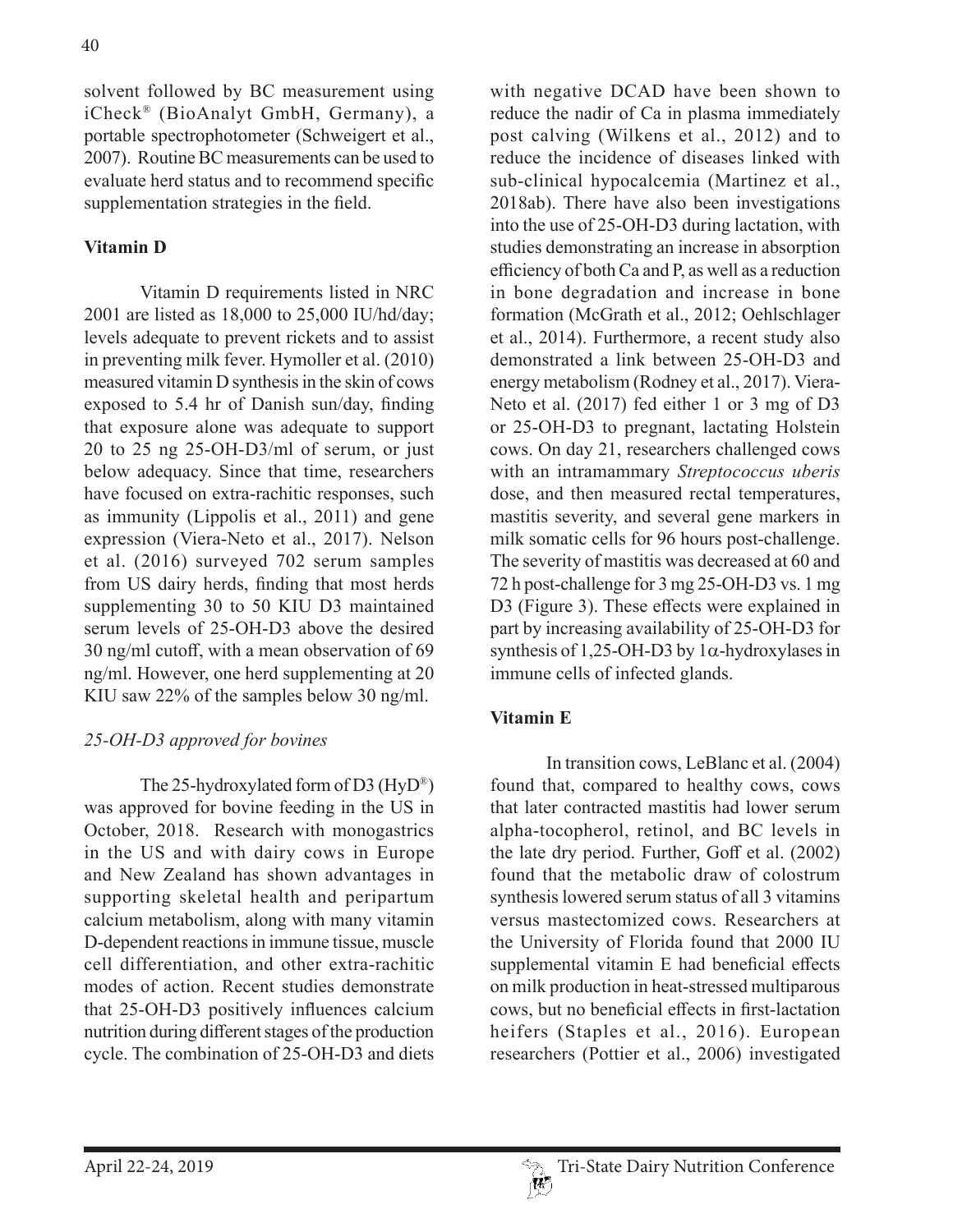the effect of very high (12,000 IU/hd/day) levels of vitamin E upon experimentally-induced milk fat depression. In their study, cows were fed 1.86 kg/day of extruded linseed plus 190 g/hd/day of linseed oil. The vitamin E treatment elevated milk from 3.29 to 3.88 % and decreased *trans*-10 C18:1 by 47%.

### **B Vitamins**

With a few exceptions, B vitamins are thought to be in adequate supply from microbial synthesis. However, several researchers have challenged whether microbial supply has kept pace with increasing production in modern dairy cows (Shaver and Bal, 2000), or whether rumen-protected forms might do a better job of reaching the small intestine. Weiss (2017) pointed out that since 1990, the average Holstein synthesizes about 33% more milk and components today, but has only increased DMI by 15% - a possible imbalance between supply and need. Our understanding of B vitamin synthesis, rumen destruction, and kinetics has advanced (Castagnino et al., 2017), and several encapsulated combination B vitamin products have been tested with good results in North America (Sacadura et al., 2008; Morrison et al., 2018).

### *Biotin*

As one of the exceptions, use of supplemental biotin (usually 20 mg/hd/day) is widespread in the US and Canada. In its unprotected (straight vitamin) form, biotin bypasses most rumen destruction and enters the bloodstream as-is (Zimmerly and Weiss, 2001). Two recent meta-analyses were published in 2011: Chen et al. (2011) found from their review that milk yield was increased by 1.66 kg when biotin was included, and Lean and Rabiee (2011) found a milk yield increase of 1.29 kg in their analysis. In addition, Lean and Rabiee (2011)

evaluated effects on hoof health, concluding that although studies were lacking in consistency of hoof measurements, overall biotin had a consistently positive effect on hoof health.

### *Niacin*

Schwab et al. (2005) analyzed niacin lactation studies with dairy cows, finding that 12 grams supplemental increased 3.5 of FCM by 0.5 kg/day in a meta-analysis. Cost of supplemental niacin in mid-2019 would be about 10 cents/hd/day, so economic returns would be marginally positive. Morey et al. (2011) investigated a rumen-protected niacin source with early lactation cows, finding that 9.6 g niacin in protected form reduced NEFA. Aragona et al. (2017b) supplemented 16, 32, or 48 g of niacin to prefresh cows from -28 days to calving, and measured colostrum IgG concentration and yield, and calf performance. They found that supplemental niacin resulted in a linear increase in colostral IgG concentration up to the highest niacin level, and that calves born to dams receiving 32 g/day of supplemental niacin had ADG greater than the controls and other treatment levels.

## **Rumen-Protected Choline**

Choline is usually considered in the water-soluble vitamin category, although requirements are in gram amounts rather than milligrams. Unprotected dietary choline is rapidly degraded in the rumen, but serves important functions in fat transport when absorbed. Rumen protected choline has been widely researched in transition and early lactation. Weiss (2018b) summarized 6 studies where 50 g of rumen protected choline was fed, noting a significant milk increase of 2.3 kg for the first 2 months of the lactation.

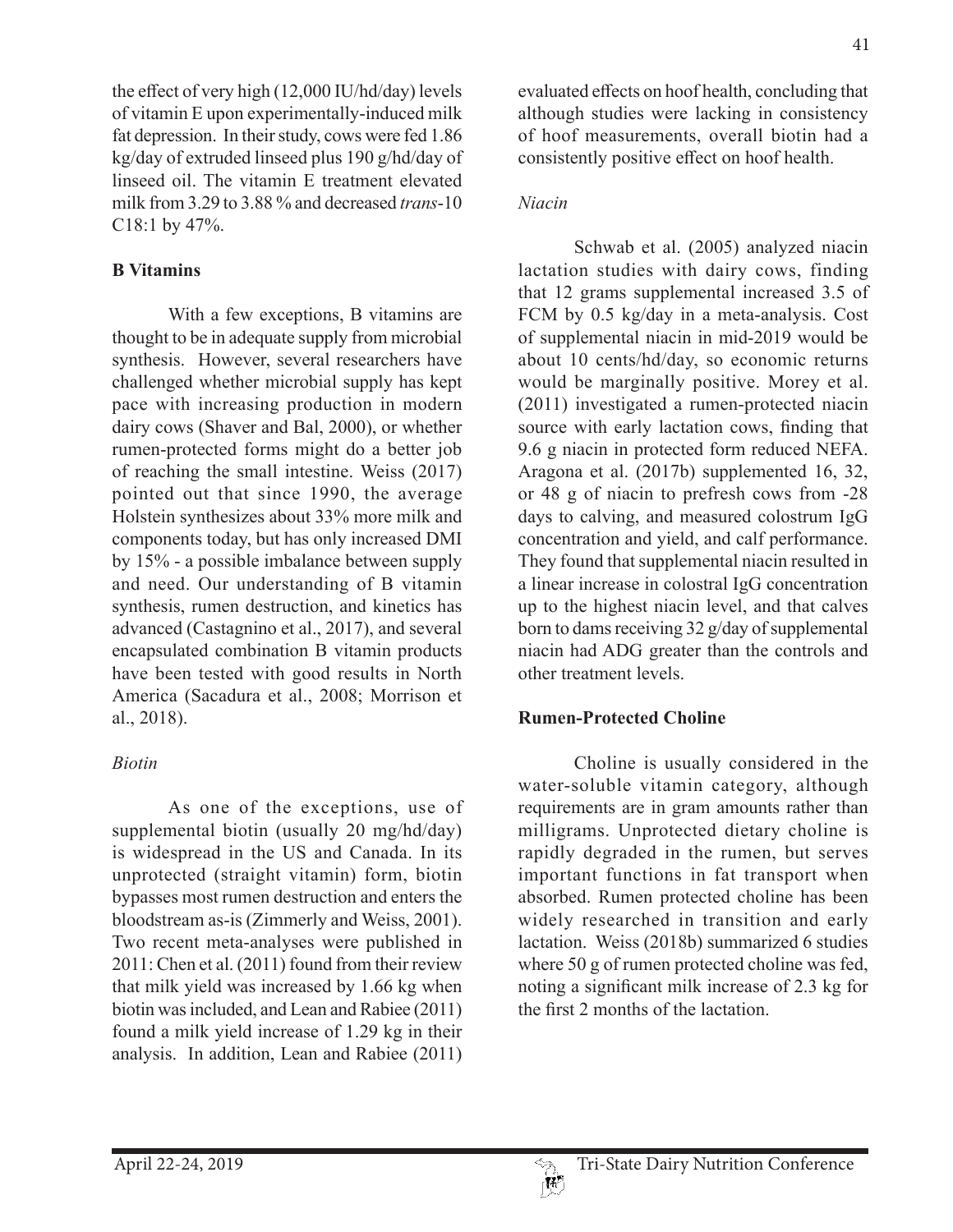### **Conclusions**

Research has shown that current recommended supplemental levels of vitamins A, D, and E are adequate to support excellent health and production in lactating dairy cows. Along with biotin, rumen-protected choline, and BC, these 6 vitamins are those most widely supplemented for dairy cows. Advances have been made in vitamin status auditing with several cowside assays available for serum retinol, alpha-tocopherol and BC, which can be used to tailor recommendations to ration and herd status. Our understanding of vitamin adequacy includes scientific bases for more than classical deficiency symptoms, including immune status, colostrum production, calf health, or storage losses. Vitamins not considered essential for adequacy but which are widely used for economic benefits also include biotin and rumen-protected choline. Future advances will include a better understanding of vitamin responses, the role of antioxidants in disease prevention, and rumen-protected forms of vitamins possibly marginal or limiting in high-producing dairy cows.

### **References**

Aragona, K.M., E.M. Rice, M.A. Engstrom, and P.S. Erickson. 2017a. Effects of supplemental  $\beta$ -carotene to prepartum dairy cows on colostrum quality and the pre-weaned calf. J. Dairy Sci. 100 (Suppl 2):M228.

Aragona, K.M., E.M. Rice, M.A. Engstrom, and P.S. Erickson. 2017b. Feeding incremental levels of nicotinic acid to prepartum dairy cows increases colostral immunoglobulin concentration. J. Dairy Sci. 100 (Suppl 2):M227.

Arechiga, C.F., C.R. Staples, L.R. McDowell, and P.J. Hansen. 1998. Effects of timed insemination and supplemental β-carotene on reproduction and milk yield of dairy cows under heat stress. J. Dairy Sci. 81:390-402.

Bindas, E.M., F.C. Gwazdauskas, R.J. Aiello, J.H. Herbein, M.L. McGilliard, and C.E. Polan. 1984. Reproductive and metabolic characteristics of dairy cattle supplemented with β-carotene. J. Dairy Sci. 67:1249-1255.

Castagnino, D.S., Y. Ying, M.S. Allen, R. Gervais, P.Y. Chouinard, and C.L. Girard. 2017. Short communication: Apparent ruminal synthesis of B vitamins in lactating dairy cows fed Saccharomyces cerevisiae fermentation product. J. Dairy Sci. 100:8161-8164.

Chen, B., C. Wang, Y.M. Wang, and J.X. Liu. 2011. Effect of biotin on milk performance of dairy cattle: A meta-analysis. J. Dairy Sci. 94:3537-3546.

Chew, B.P. 1983. Vitamin A and beta carotene influence on bovine mastitis. Proc 18th Pacific Northwest Nutr Conf. pg. 77.

Chew, B.P. 1993. Role of carotenoids in the immune response. J. Dairy Sci. 76:2804-2811.

Chew, B.P., L.L. Hollen, J.K. Hillers, and M.L. Herlugson. 1982. Relationship between vitamin A and β-carotene in blood plasma and milk and mastitis in Holsteins. J. Dairy Sci. 65:2111-2118.

Chew, B.P., D.M. Holpuch, and J.V. O'Fallon. 1984. Vitamin A and β-carotene in bovine and porcine plasma, liver, corpora lutea, and follicular fluid. J. Dairy Sci. 67:1316-1322.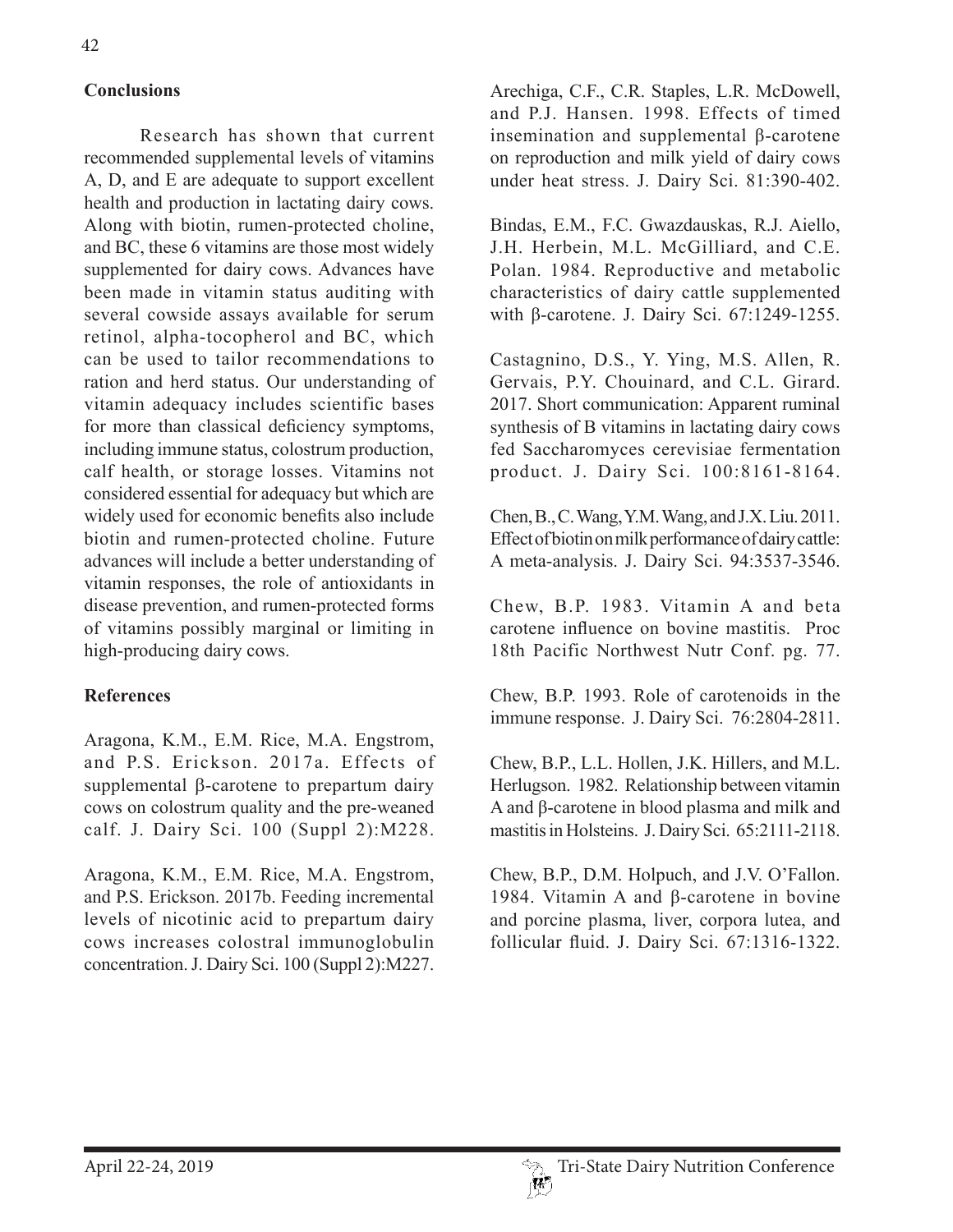de Ondarza, M.B., J.W. Wilson, and M. Engstrom. 2009. Case Study: Effect of supplemental beta-carotene on yield of milk and milk components and reproduction of dairy cows. Prof. Animal Sci. 25:510-516.

Frye, T.M., S.N. Williams, and T.W. Graham. 1991. Vitamin deficiencies in cattle. Vet. Clinic N. America: Food Anim. Prac. 7:217-275.

Goff, J.P., K. Kimura, and R.L. Horst. 2002. Effect of mastectomy on milk fever, energy, and vitamins A, E, and beta-carotene status at parturition. J. Dairy Sci. 85: 1427-1436.

Graves-Hoagland, R.L., T.A. Hoagland, and C.O. Woody. 1988. Effect of β-carotene and vitamin A on progesterone production by bovine luteal cells. J. Dairy Sci. 71:1058-1062.

Greenburg, L.G., F. Bristol, B.D. Murphy, and B. Laarveld. 1986. β-carotene does not influence fertility in beef heifers. Theriogenology 26:491- 508.

Hymoller, L., and S.K. Jensen. 2010. Vitamin D3 synthesis in the entire skin surface of dairy cows despite hair coverage. J. Dairy Sci. 93:2025- 2029.

Kaewlamun, W., M. Okouyi, P. Humbolt, M. Techakumphu, and A.A. Potter. 2011. Does supplementing dairy cows with beta-carotene during the dry period affect postpartum ovarian activity, progesterone, and cervical and uterine involution? Theriogenology 75:1029-1038.

Kawashima, C., K. Kida, F.J. Schweigert, and A. Miyamoto. 2009a. Relationship between plasma β-carotene concentrations during the peripartum period and ovulation in the first follicular wave postpartum in dairy cows. Animal Repro. Sci. 111:105-111.

Kawashima, C., S. Nagashima, Y. Fujihara, F.J. Schweigert, K. Sawada, A. Miyamoto, and K. Kida. 2009b. Effect of β-carotene supply during the close-up dry period on ovulation at the first follicular wave postpartum in dairy cows. J. Dairy Sci. 92 (E-Suppl 1):106.

Kehoe, S.I., B.M. Jayarao and A.J. Heinrichs. 2007. A survey of bovine colostrum composition and colostrum management practices on Pennsylvania dairy farms. J. Dairy Sci. 90:4108- 4116.

Lean, I.J., and A.R. Rabiee. 2011. Effect of feeding biotin on milk production and hoof health in lactating dairy cows: A quantitative assessment. J. Dairy Sci. 94:1465-1476.

LeBlanc, S.J., T.H. Herdt, W.M. Seymour, T.F. Duffield and K.E. Leslie. 2004. Peripartum serum vitamin E, retinol, and beta-carotene in dairy cattle and their associations with disease. J. Dairy Sci. 87:609-619.

Lippolis, J.D., T.A. Reinhardt, R.A. Sacco, B.J. Nonnecke, and C.D. Nelson. 2011 Treatment of an intramammary bacterial infection with 25-Hydroxyvitamin D3, PLoS ONE 6(10):e25479.

Lotthammer, K.H. 1978. Importance and role of beta-carotene for bovine fertility. Roche Symp. London. pp. 5-44.

Lotthammer, K.H. 1979. Importance of beta-carotene for the fertility of dairy cattle. Feedstuffs. 51(43):16.

Marcek, J.M., L.H. Appell, C.C. Hoffman, P.T. Moredick, and L.V. Swanson. 1985. Effect of supplemental β-carotene on incidence and responsiveness of ovarian cysts to hormone treatment. J. Dairy Sci. 68:71-77.

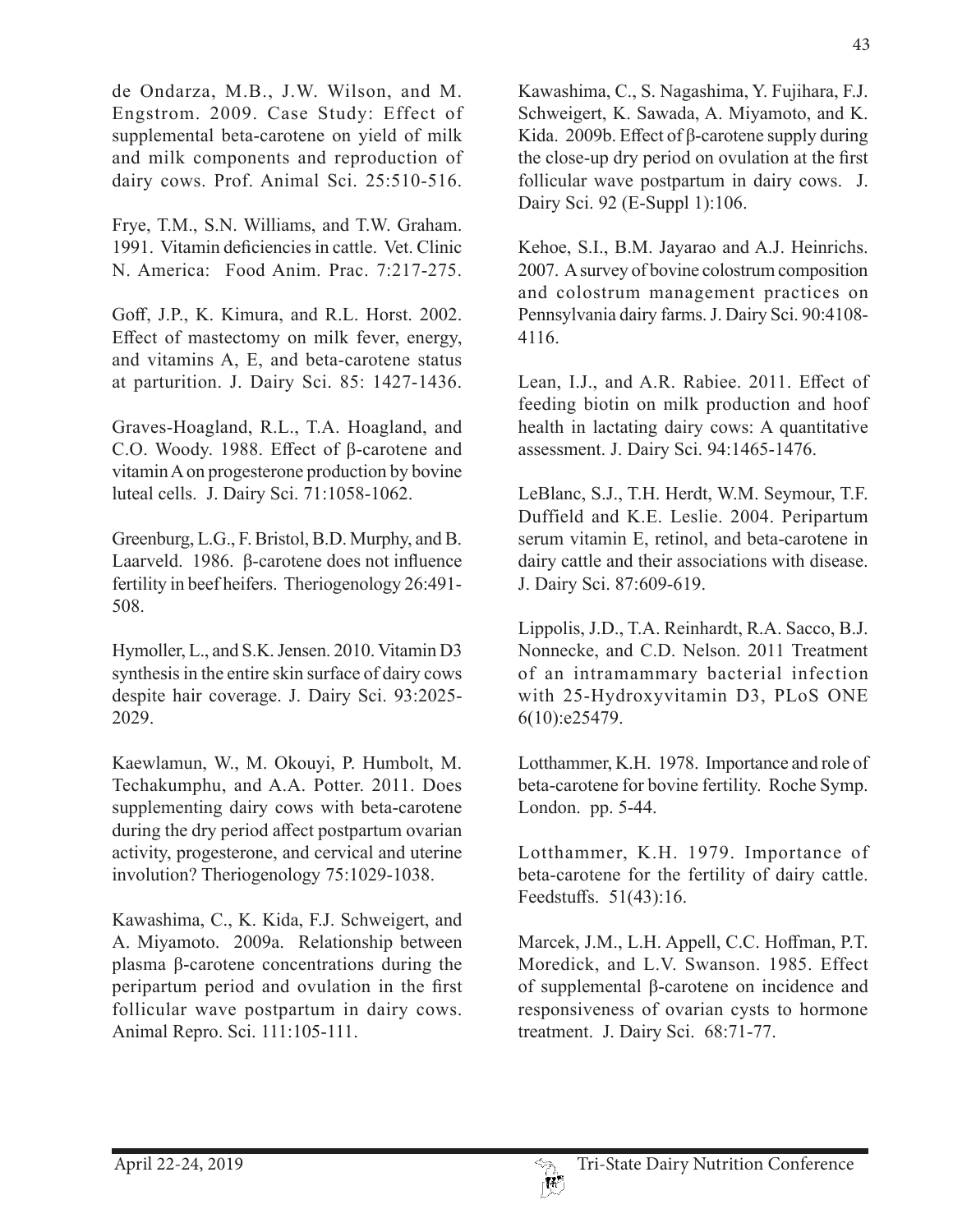Martinez, N., R.M. Rodney, E. Block. L.L. Hernandez, C.D. Nelson, I.J. Lean, and J.E.P. Santos. 2018a. Effects of prepartum dietary cation-anion difference and source of vitamin D in dairy cows: Lactation performance and energy metabolism. J. Dairy Sci. 101:2544-2562.

Martinez, N., R.M. Rodney, E. Block, L.L. Hernandez, C.D. Nelson, I.J. Lean, and J.E.P. Santos. 2018b. Effects of prepartum dietary cation-anion difference and source of vitamin D in dairy cows: Health and reproductive responses. J. Dairy Sci. 101: 2563-2578.

McGrath, J.J., D.B. Savage, J.V. Nolan, and R. Elliott. 2012. Anionic salt supplementation and intra-rumen administration of 25 hydroxycholecalciferol increase urinary calcium excretion. Rec. Adv. Anim. Nutrition Aus. 18: 139-140.

Morey, S.D., L.R. Mamedova, D.E. Anderson, C.K. Armendariz, E.C. Titgemeyer, and B.J. Bradford. 2011. Effects of encapsulated niacin on metabolism and production of periparturient dairy cows. J. Dairy Sci. 94:5090-5104.

Morrison, E.I., H. Reinhardt, H. Leclerc, T.J. DeVries, and S. J. LeBlanc. 2018. Effect of rumen-protected B vitamins and choline supplementation on health, production, and reproduction in transition dairy cows. J. Dairy Sci. 101:9016-9027.

National Animal Health Monitoring System (NAHMS). 1996. Part III Reference of 1996 Dairy Health and Health Management. USDA, Animal and Plant Health Inspection Service.

Nelson, C.D., J.D. Lippolis, T.A. Reinhardt, R.E. Sacco, J.L. Powell, M.A. Drewnoki, M.O'Neil, D.C. Beitz, and W.P. Weiss. 2016. Vitamin D status of dairy cattle: Outcomes of current practices in the dairy industry. J. Dairy Sci. 99:10150-10160.

NRC. 2001. Nutrient Requirements of Dairy Cattle. 7<sup>th</sup> rev. ed. Natl. Acad.Sci., Washington, DC.

Oehlschlaeger, V., M.Wilkens, B. Schroeder, S. Daenicke, and G. Breves. 2014. Effects of 25-hydroxyvitamin D3 on localisation and extent of gastrointestinal calcium absorption in dairy cattle. Anim. Prod. Sci 54:1394-1398.

Oldham, E.R., R.J. Eberhart, and L.D. Muller. 1991. Effects of supplemental vitamin A or β-carotene during the dry period and early lactation on udder health. J. Dairy Sci. 74:3775- 3781.

Pickworth, C.L., S.C. Loerch, R.E. Kopec, S.J. Schwartz, and F.L. Fluharty. 2012. Concentration of pro-vitamin A carotenoids in common beef cattle feedstuffs. J. Anim. Sci. 90:1553-1561.

Pottier, J., M. Focant, C. Debier, G. DeBuysser, C. Goffe, E. Mignolet, E. Froidmont, and Y. Larondelle. 2006. Effect of dietary vitamin E on rumen biohydrogenation pathways and milk fat depression in dairy cows fed high-fat diets. J. Dairy Sci. 89:685-692.

Prom, M., M.A. Engstrom and J.K. Drackley. 2016. Dynamics of prepartum  $\beta$ -carotene supplementation among cow, colostrum and calf. J. Dairy Sci. 99 (E-Suppl. 1):616.

Rakes, A.H., M.P. Owens, J.H. Britt, and L.W. Whitlow. 1985. Effects of adding beta-carotene to rations of lactating cows consuming different forages. J. Dairy Sci. 68:1732-1737.

Rodney, R.M., N. Martinez, E. Block. L.L. Hernandez, P. Celi, C.D. Nelson, J.E.P. Santos, and I.J. Lean. 2017. Effects of prepartum dietary cation-anion difference and source of vitamin D in dairy cows: Vitamin D, mineral, and bone metabolism. J. Dairy Sci. 101:2519-2543.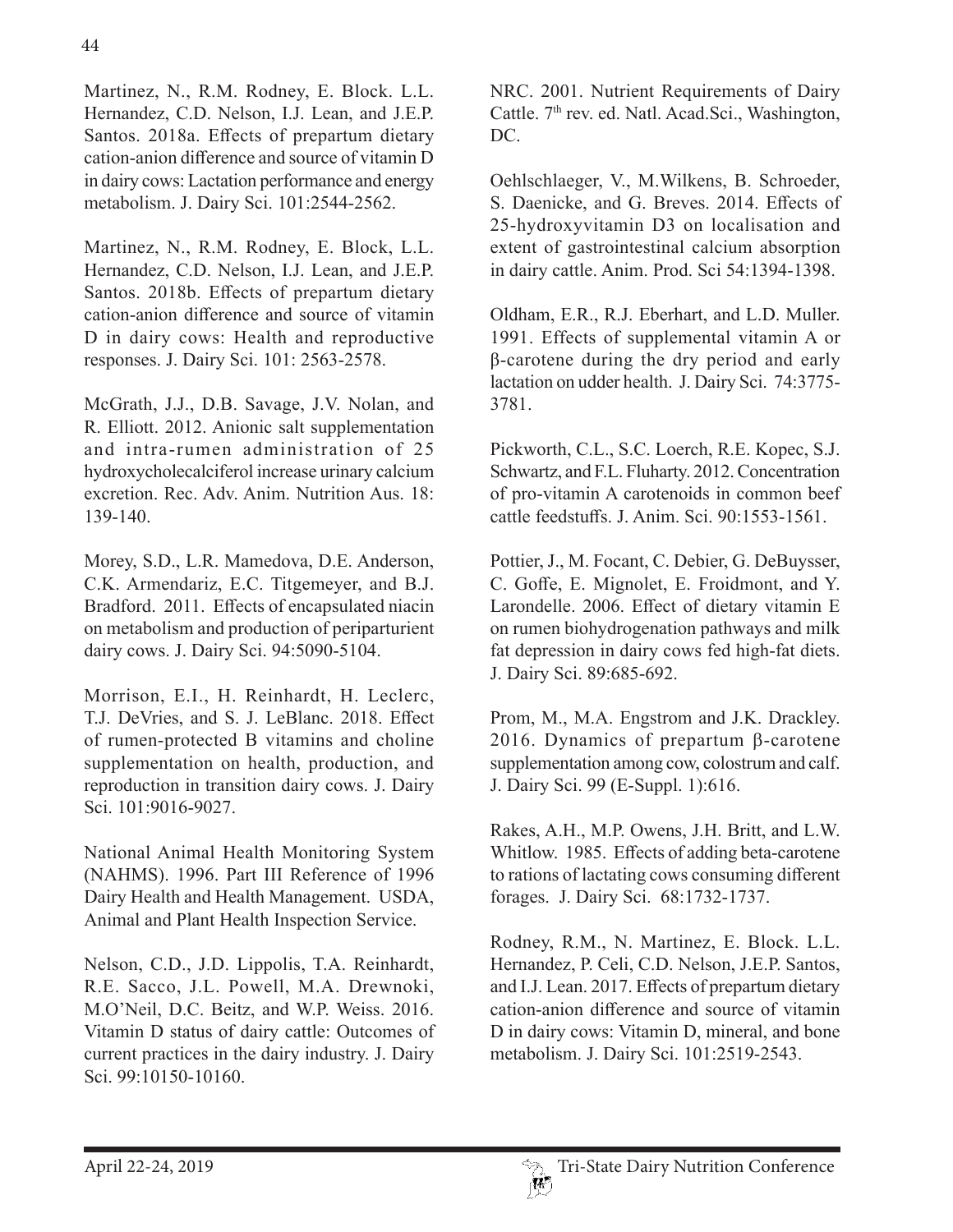Sacadura, F.C., P.H. Robinson, E. Evans, and M. Lordelo. 2008. Effects of a ruminally protected B-vitamin supplement on milk yield and composition of lactating dairy cows. Anim. Feed Sci. Tech. 144:111-124.

Schwab, E.C., D.Z. Caraveillo, and R.D. Shaver. 2005. Review: A meta-analysis of lactation responses to supplemental dietary niacin in dairy cows. The Prof. Anim. Sci. 21:239-247.

Schweigert, F.J. 2003. Changes in the concentration of β-carotene, alpha-tocopherol and retinal in the bovine corpus luteum during the ovarian cycle. Archives of Animal Nutrition 57:307-310.

Schweigert, F.J., F. Engalbert, R. Mothes, A. Hurtienne, and I. Immig. 2007. Cooperative European study for the validation of a novel cow-side β-carotene assay in serum and blood. In: Program of 13th International Conference on Production Disease in Farm Animals, Leipzig, Germany (Abstract 162).

Shaver, R.D., and M.A. Bal. 2000. Effect of dietary thiamin supplementation on milk production by dairy cows. J. Dairy Sci. 83:2335- 2340.

Shurson, G.C., T.M. Salzer, D.D. Koehler, and M.H. Whitney. 2011. Effect of metal specific amino acid complexes and inorganic trace minerals on vitamin stability in premixes. Anim. Feed Sci. Tech 163:200-206.

Staples, C.R., G.C. Gomes, J.E. Zuniga, L.F. Greco, L.D.P. Sinedino, E. Karadaya, E.S.Ribeiro, N. Martinez, R.S. Bisinotto, F.S. Lima, M.A. Engstrom, and J.E.P. Santos. 2016. Effect of increased supplementation of vitamin E during heat stress. FL Rumt. Symp.Proc. pg 55-62.

Torsein, M., A. Lindberg, C.H. Sandgren, K.P. Waller, M. Tornquist, and C. Svensson. 2011. Risk factors for calf mortality in large Swedish dairy herds. Prev. Vet. Med. 99:126-147.

Viera-Neto, A., G. Negro, R. Zimpel, C. Lopera, M. Poindexter, R.R. Lopes Jr, C. Nelson, W. Thatcher, and J.E.P. Santos. 2017. Use of calcitriol to reduce subclinical hypocalcemia and improve postpartum health in dairy cows. J. Dairy Sci 100 (Suppl. 2):38.

Wang, J.Y., C.B. Hafi, and L.L. Larson. 1988a. Effect of supplemental β-carotene on luteinizing hormone released in response to gonadotropinreleasing hormone challenge in ovariectomized Holstein cows. J. Dairy Sci. 71:498-504.

Wang, J.Y., F.G. Owen, and L.L. Larson. 1988b. Effect of beta-carotene supplementation on reproductive performance of lactating Holstein cows. J. Dairy Sci. 71:181-186.

Weiss, W.P. 1998. Requirements of fat-soluble vitamins for dairy cows: A review. J. Dairy Sci. 81:2493-2501.

Weiss, W.P. 2017. An update on vitamins for dairy cattle. https://en.engormix.com/ dairy-cattle/articles/update-vitamins-dairycattle-t40149.htm

Weiss, W.P. 2018a. How much supplemental vitamins do cows really need? Tri-State Nutr. Conf. Proceedings, Ft. Wayne IN (28): 55-64.

Weiss, W.P. 2018b. How much supplemental vitamins do cows really need? Proceedings Penn State Dairy Cattle Workshop, pg 111-118.

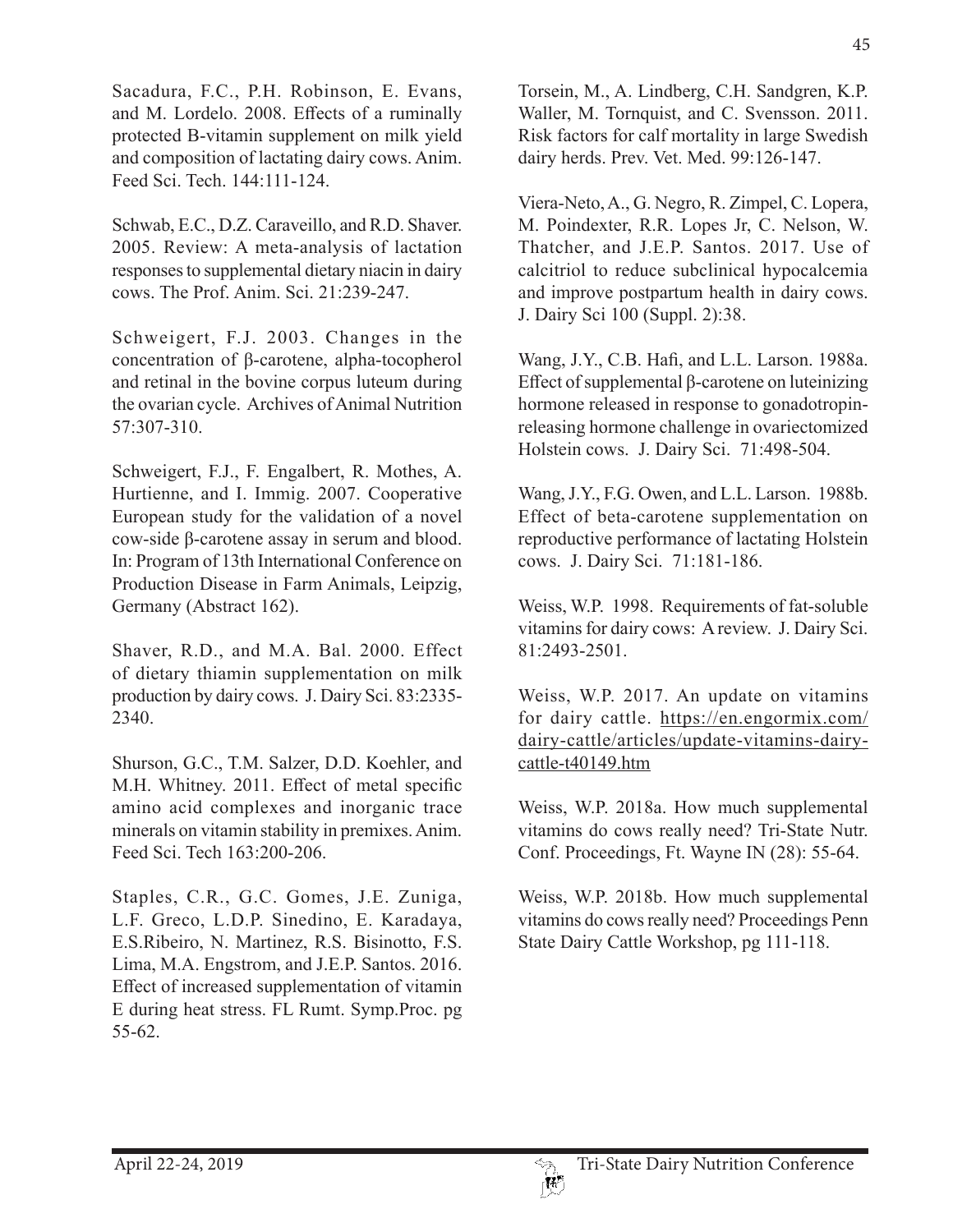Wilkens, M.R., I. Oberheide, B. Schroder, E. Azem, W. Steinberg, and G. Breves. 2012. Influence of the combinationn of 25-hydroxyvitamin D3 and a diet negative in cation-anion difference on peripartal calcium homeostasis of dairy cows. J. Dairy Sci. 95: 151-164.

Zimmerly, C.A., and W.P. Weiss. 2001. Effects of supplemental dietary biotin on performance of Holstein cows during early lactation. J. Dairy Sci. 84:498-506.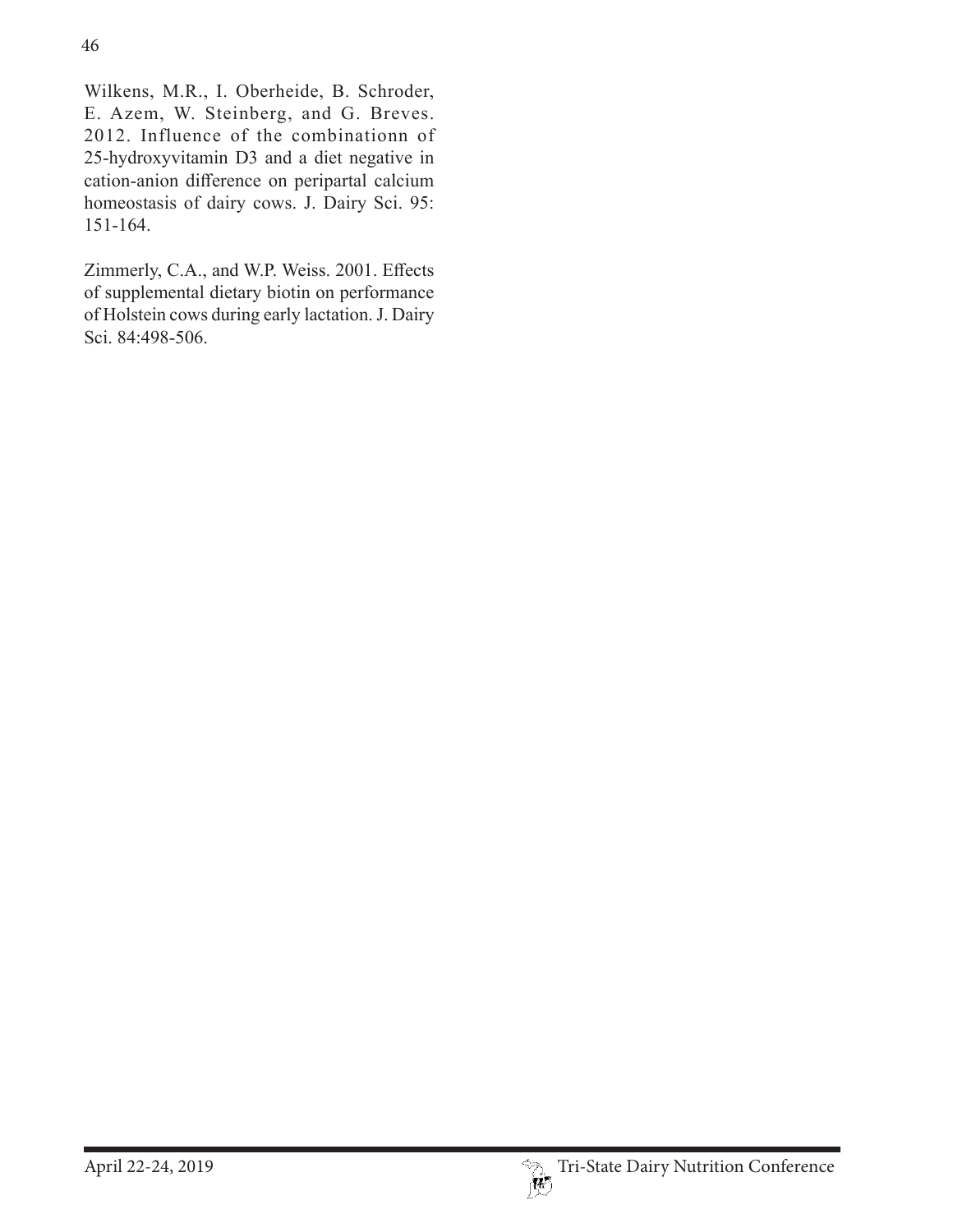| Study                   | Beta-carotene<br>(mg/day) | IgG,<br>mg/ml      |          | Colostrum<br>$BRIX\%$ BC, mg/L | Calf Serum Calf Serum<br>BC, ug/ml | IgG, mg/L  |
|-------------------------|---------------------------|--------------------|----------|--------------------------------|------------------------------------|------------|
| Kaewlamun et al. (2011) | $1000/14$ days            |                    |          | 1215%                          |                                    |            |
|                         |                           |                    |          | (P < 0.01)                     |                                    |            |
| Prom et al. (2014)      | $800/21$ days             | $13.4\%$           | $12.0\%$ | 1239%                          | ↑566%                              |            |
|                         |                           | (NS <sup>1</sup> ) | (NS)     | (P < 0.01)                     | (P < 0.05)                         |            |
| Aragona et al. (2017a)  | $700/28$ days             | $\uparrow$ 43%     |          |                                | <b>NS</b>                          | 141%       |
|                         |                           | (P < 0.05)         |          |                                |                                    | (P < 0.01) |

**Table 1.** Colostrum responses to beta-carotene supplementation.

 ${}^{1}NS = Not$  significant.



Figure 1. Vitamin prices in North America, 2015-2018 (DSM, 2019, personal communication).